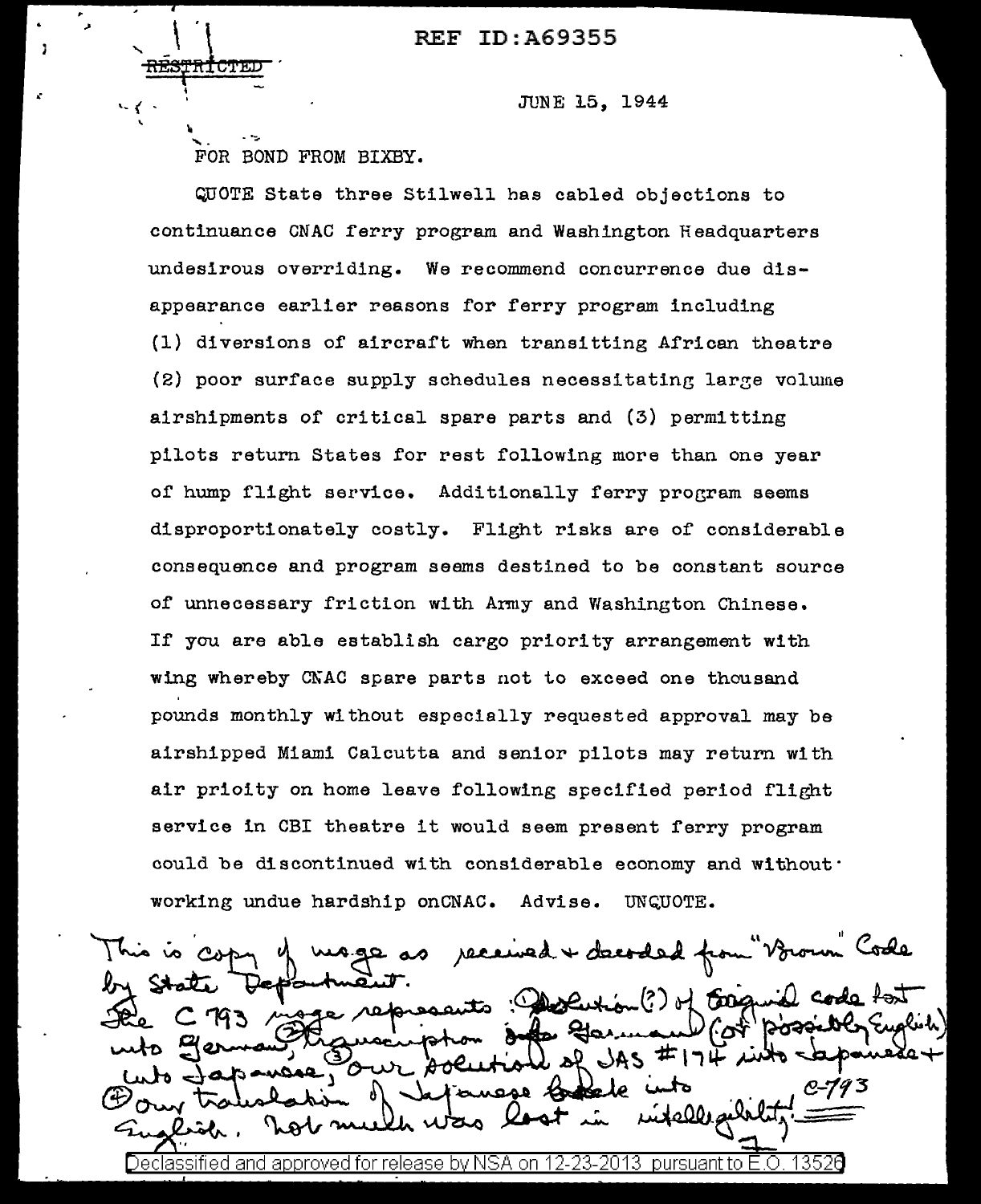Griedman **REF** WAR DEPARTME

# TOP SECRET

Budapest (OSTWN) From: Tokyo (Summer) (Vice Chief, General Staff)  $To:$ 28 July 44 **JAS** 

 $#174$  (2 Parts complete)

 $\mathbf{r}$ 

Special Intelligence received from the German War Ministry.

From the U.S. Secretary of State on June 14th<sup>a</sup> to the American Consul at New Delhi:

STILLWELL has wired his ideas on the matter of executing the transport plan of the China National Air Co. and Supreme Headquarters in Washington cannot ignore his wishes. Therefore, we in this office are inclined to agree with him.

At any rate, the reasons for the previous transport plan and the following 3 reasons in particular are no longer effective.

i.e. 1. Disassembling of planes when transported to the African front.

 $2.$ Insufficiency of supplies by sea and land for air transport.

> C 793 Page 1



### **WAR DEPARTMENT**

This sheet of paper and all of its contents must be safeguarded with the greatest care.<br>Utmost secrecy is necessary to prevent drying up this sort of vital intelligence at its source.

 $\overline{\phantom{a}}$